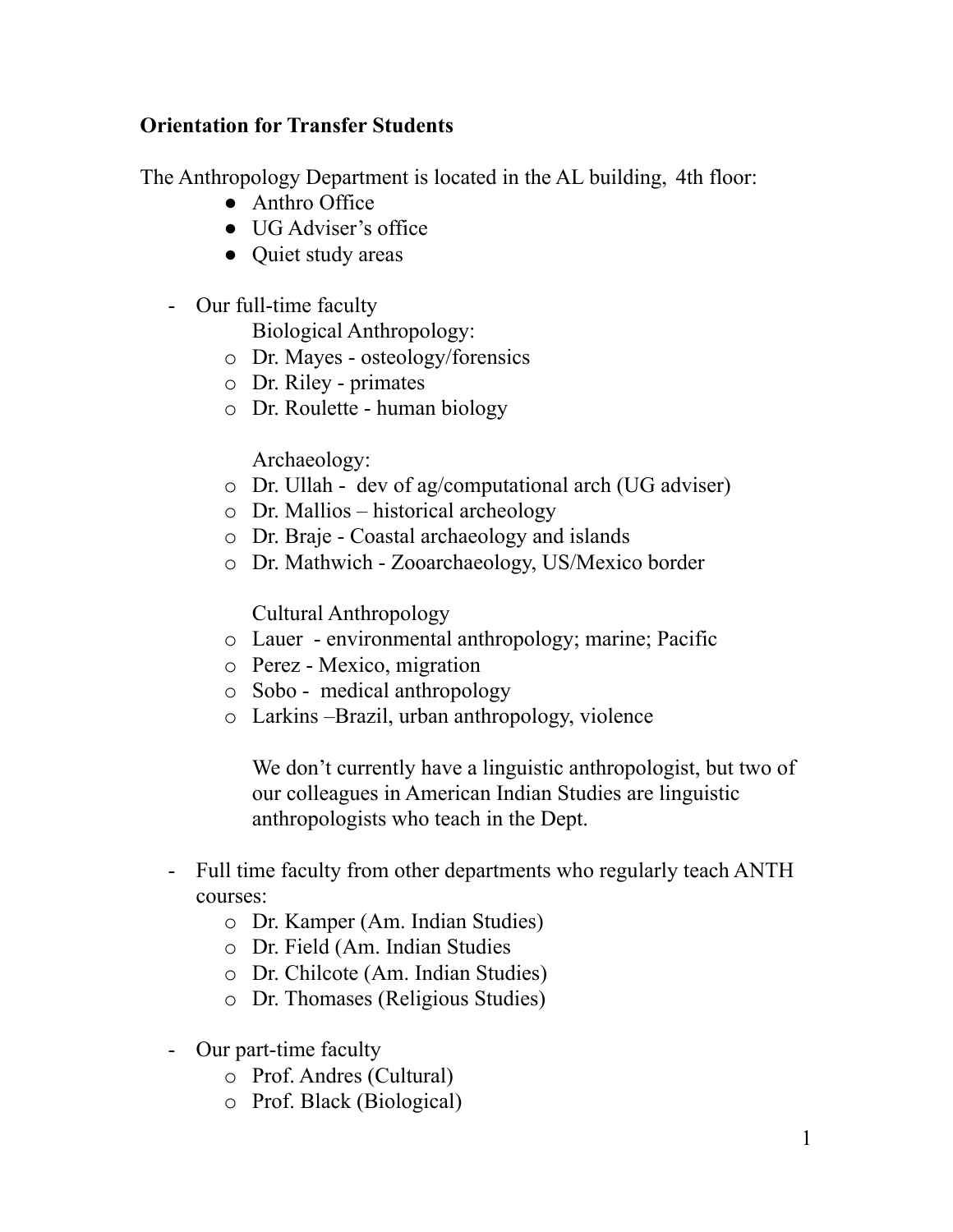- o Prof. Hinton (Archaeology)
- o Prof. Lennox (Archaeology)
- o Dr. Killmer (Cultural)
- o Prof. Kobari (Biological)
- o Prof. Schuerman (Biological/Sustainability)

#### **Requirements for the major:**

 You will follow the requirements listed in the catalog year when you *first attended SDSU*. For most of you, that is this calendar year. If requirements change before you can graduate, you can opt to follow the new requirements, but you don't have to. If you have any questions about which classes to take, you can see what you need to do on your "My MAP" on webportal. If you need to deviate from the plan in your catalog year, then please come see the UG adviser as changes you make to your academic plan likely will not be tracked automatically!

**Preparation for the major:** To become a major you must complete the equivalent of SDSU's ANTH 101 "Introduction to Biological Anthropology," ANTH 102 "Introduction to Cultural Anthropology," and ANTH 103 "Introduction to Archaeology." Equivalent classes taken at your CC should be mapped on transfer of your transcripts, but DOUBLE CHECK that they did so, as not every CC in California offers all three equivalents, and not every CC has the proper equivalencies set up in the system. You can use the SDSU Transfer Admission Planner or the [assist.org](https://assist.org) website right now to see if your classes are equivalent, and you will work with the office of admissions and/or the office of advising and evaluations to make sure your transcripts are transferred properly.

 If you have not taken all three already, you should do so in your first semester. You cannot register for the core classes until these have been completed, but you can complete these in the same semester as you take your first core class(es).

 Language/Writing requirements: These are University. College of Arts and Letters requirements, not specific to the Anthropology Dept. If you have questions about them, consult with the Academic Advising Center. Make sure you plan to leave time for three semesters of language if you cannot meet the requirement through testing or through transfer credits!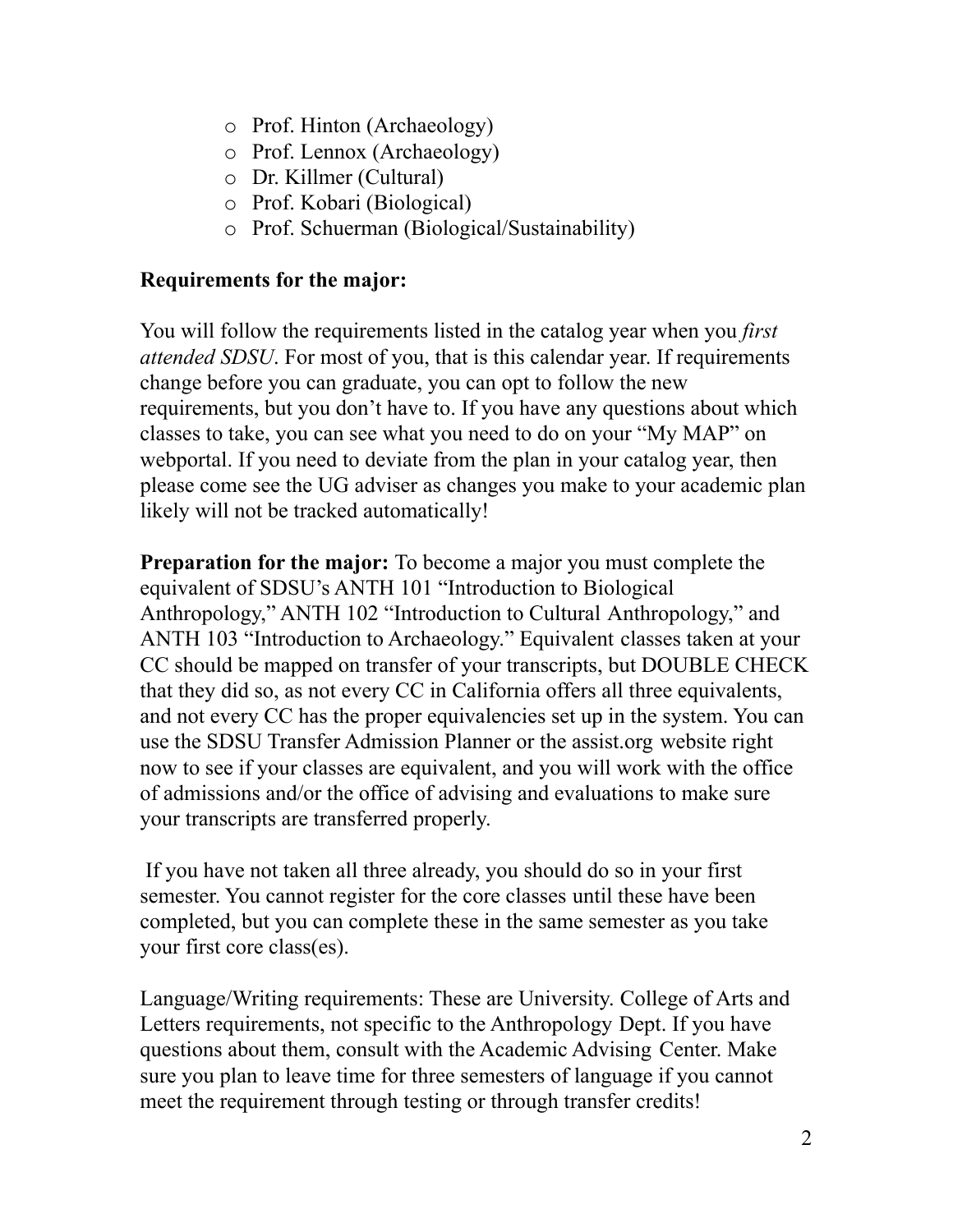**Core Courses:** We want all of our majors to have a grounding in each of the four subfields of Anthropology. So we require everyone to take four upper division core courses (12 units), one in each subfield. These are ANTH 301(Biological), 302 (Archaeology), 303 (Cultural), and 304 (Linguistics). See note about these.

Some details on the core courses:

- ● ANTH 301 and 302 (Principles of Biological Anthropology and Principles of Archaeology) are lab classes, so plan for the extended lab session in your schedule (labs are typical scheduled for the second weekly meetings; eg. on the Thursday of a "Tues/Thurs class schedule). ANTH 301 has two smaller sections alternating the days on which they meet, whereas ANTH 302 has only one section. They are both offered every semester.
- ● ANTH 303 (Cultural Anthropology) usually have plenty of room, so registration is not a problem, and it is offered every semester.
- ● Since we do not have a linguistic anthropologist in the Department, sometimes we are unable to offer ANTH 304 (Principles of Linguistic Anthropology). Typically it is only available in the Spring semester, so please account for that in your schedule. If this becomes a problem for you, discuss it with the Undergraduate Adviser.

Notes:

- ● Under extenuating circumstances, it may be possible to substitute a core course with another. This can only be done with the prior approval of the Undergraduate Adviser.
- ● If you want to take a 500-level (the highest undergrad level) course in a subfield, say Biological Anthropology, you need to have taken the relevant core course first (in this example ANTH 301). So think about that when scheduling when to take your core courses.
- ● Also, you must complete your core courses if you want to do the ANTH 495 internship (you can be completing them in the same semester that you take the internship)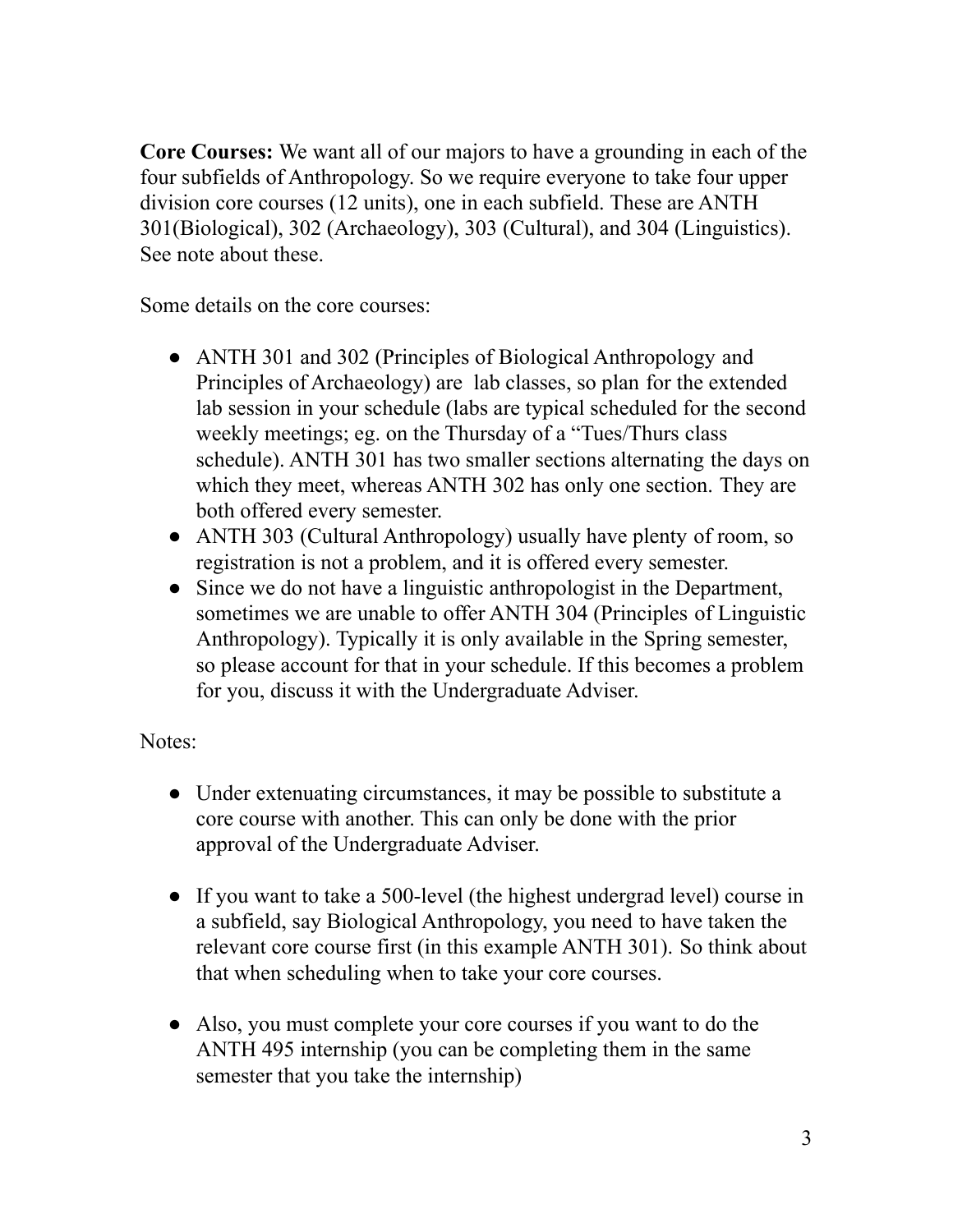● I highly recommend that you plan to complete your core classes in your first year here (your "Junior" year). Students often find it more manageable to pair a lab class with a non-lab class. An example of this would be to take 301 and 303 in the Fall, and then 302 and 304 in the Spring.

**Elective courses:** Beyond the core courses, you need to take 6 upper division anthropology courses (18 units). They can be any upper division anthropology courses you want, keeping in mind some of our classes are designated "methods classes" for the methods requirement you need to meet (more on that in a minute)

You can take Anthropology GE Explorations courses and have them count for the major. We have courses in all three categories: Natural Sciences, Social and Behavioral Sciences, and Humanities. See note about this.

You can take <u>one</u> external course from the following list and have it count as an Anthropology elective:

- AMIND 420 Indian Peoples of California Units: 3
- BIOL 315 Ecology and Human Impacts on the Environment Units: 3
- CCS 301 Political Economy of the Chicano People Units: 3
- GEOG 312 Culture Worlds Units: 3
- HIST 406 History of Sexuality Units: 3
- HIST 441 Unnatural Disasters: History of Current Environmental Problems Units: 3
- PHIL 330 Biomedical Ethics Units: 3
- PHIL 332 Environmental Ethics Units: 3 also listed as SUSTN 332 Environmental Ethics Units: 3
- POL S 435 Power and Poverty in the United States Units: 3
- REL S 376 Nature, Spirituality, Ecology (D) Units: 3
- SOC 320 Sex and Gender in Contemporary Society Units: 3
- SOC 355 Sociology of Race and Ethnicity Units: 3
- WMNST 310 Global Cultures and Women's Lives Units: 3
- WMNST 382 Gender, Science, and Technology Units: 3

While courses taken for the Anthropology major *can also count as GE*, courses *cannot* be "double counted" between a major and a minor, nor between two majors.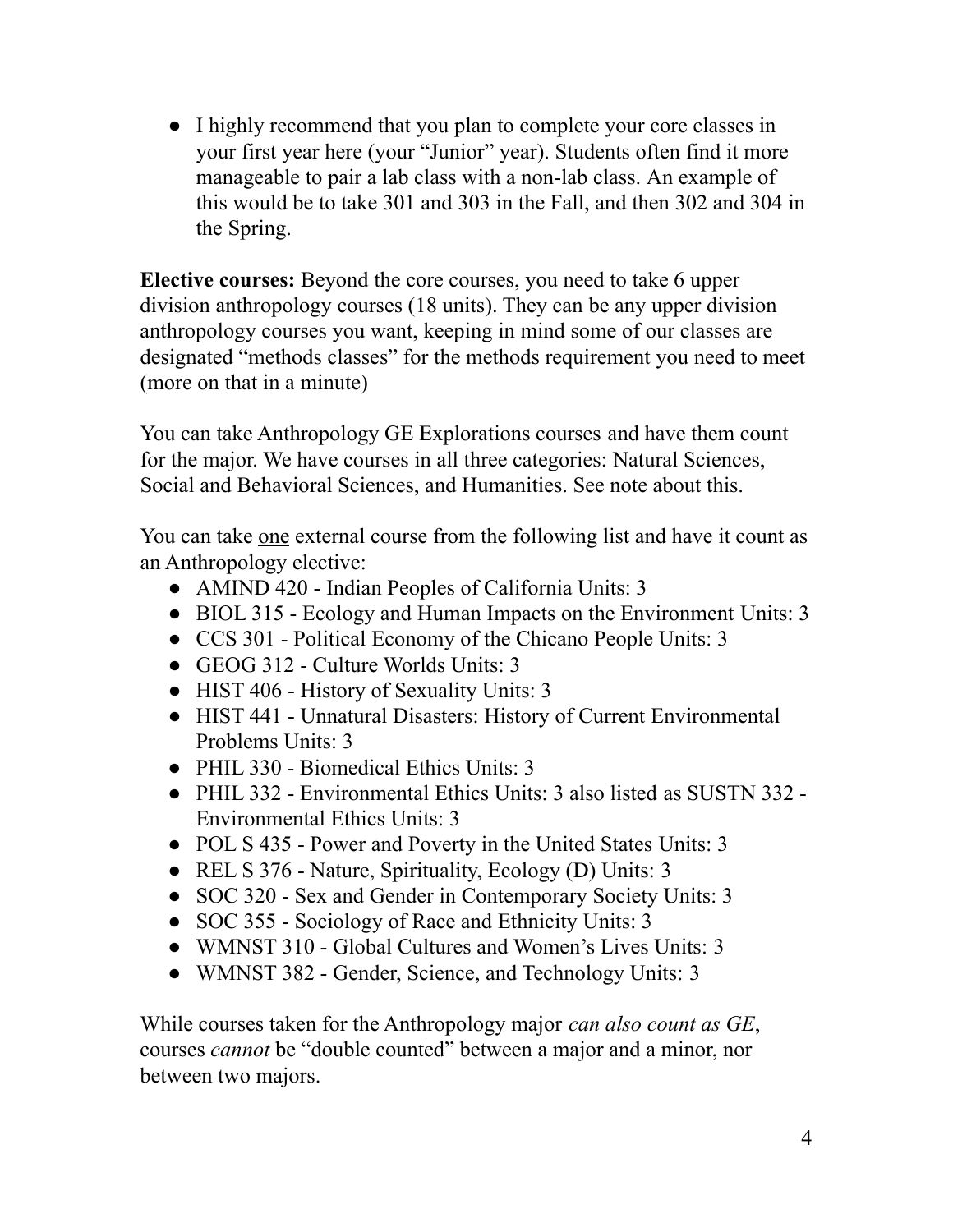**Methods Courses:** In addition to the 6 elective courses, you need to take 2 (6 units) of what we call "methods courses" that teach you how anthropologists do their work in addition to the content of their work. The catalog has a list of courses that are designated as methods courses. (You also must meet the prerequisites for the course.):

- ANTH 312 Archaeological Field Techniques Units: 3
- ANTH 348 Historical Archaeology Units: 3
- ANTH 355 Exploring Primate Behavior Units: 3
- ● ANTH 360 From the Grave: Modern Forensic Anthropology Units: 3
- ● ANTH 483 Topics in Anthropology Units: 3 with consent of the department
- ANTH 495 Internship in Applied Anthropology Units: 1-3
- ANTH 499 Special Study Units: 1-3 with consent of the department
- ANTH 505 Human Osteology Units: 3
- ANTH 520 Ethnographic Field Methods Units: 3
- ANTH 531 Methods in Applied Anthropology Units: 3
- ● ANTH 532 Anthropology of Development and Conservation Units: 3
- ANTH 560 Advanced Archaeological Field Techniques Units: 3
- ANTH 561 Archaeological Laboratory Methods Units: 3
- ANTH 562 Computational Archaeology Units: 3
- ANTH 563 Anthropogenic Landscapes Units: 3
- ANTH 583 Topical Anthropology Units: 3 with consent of the department

 NOTE: ANTH 483/499/583 are variable topics courses, and will only count towards the Methods requirement if the particular section you take was designed as a methods course. These may need the UG advisor to file a RAAR form for methods credit.

## **Details on some specific courses:**

# **ANTH 495 Internship:**

 You can do an internship and get credit for it. The Anthropology Homeroom page on Blackboard has information and the form for this.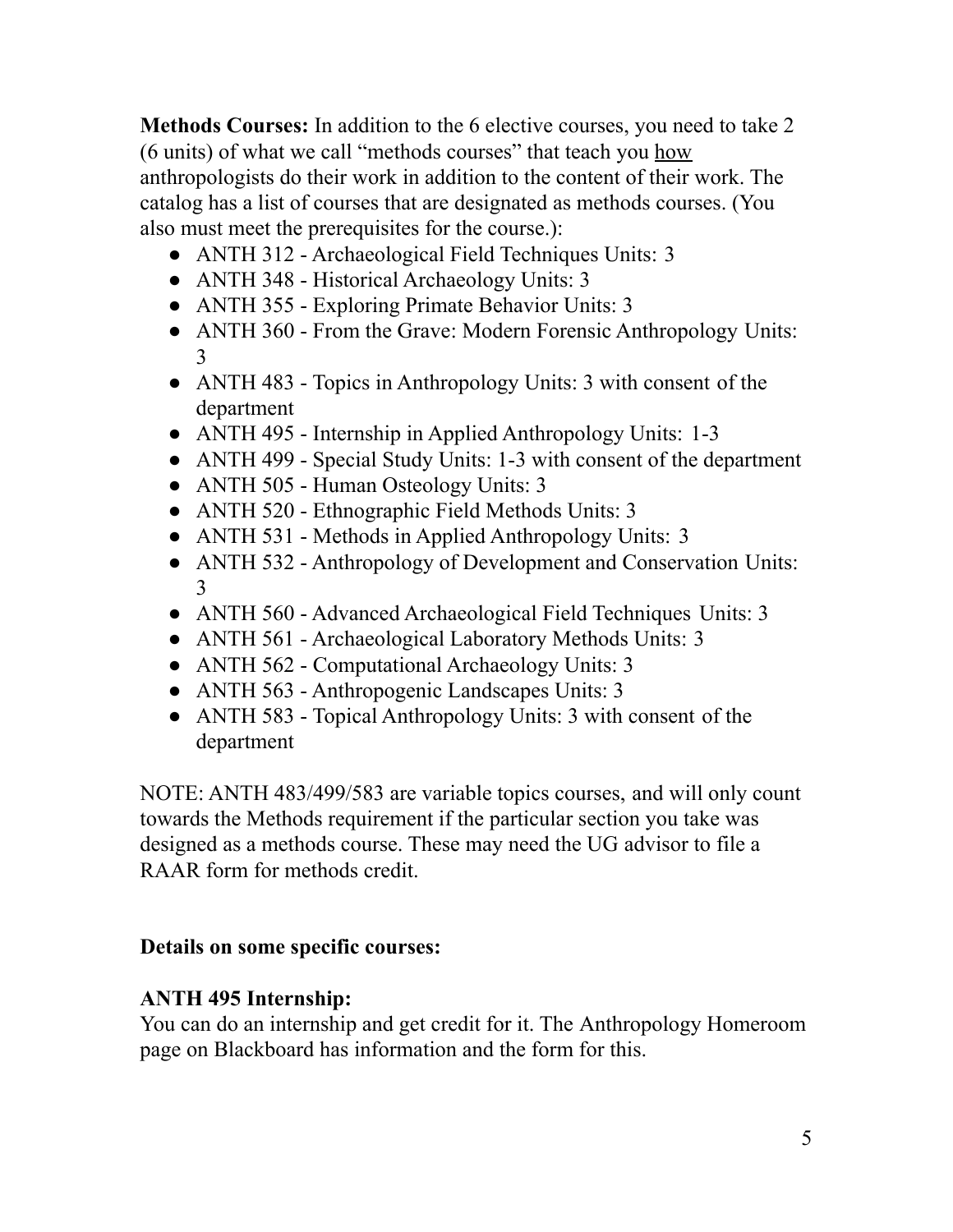You go out and get an internship. Examples could be the Museum of Man in Balboa Park, an organization working with refugees, the Zoo. You then ask an SDSU Anthropology faculty member if they are willing to supervise your getting credit for the internship. If they agree, you fill out a form with them and give it to the Undergraduate Adviser.

 You do the work of the internship under the guidance of the on-site supervisor. Before the end of the semester, you will write a report to the faculty member about what you learned in the internship. You can take an internship for 1, 2 or 3 credits and repeat it up to 3 credits.

 For three credits, the University expects you to work on the internship nine hours a week for the 15 weeks of the semester. But that time will include the time you need to write your report to the faculty member.

 The official prerequisite for ANTH 495 is that you have completed the four core courses, but the Department lets you do an internship if you are going to complete the core course requirement in the same semester as the internship.

Note: the Department does not provide internships for students. You go out and get the internship and then propose to a faculty member that you report to them about it. A partial exception is in archaeology. The Department does oversee internships in the University's archaeological collections. If you are interested in this, you should contact Jaime Lennox.

#### **ANTH 499 Special Study**

 If there is a particular topic you wish to study and it is not offered in our courses, you can propose to a faculty member that you work individually with them on the topic. Faculty members do not have to undertake Special Studies (or internships) and are not paid to do so, so you will want to make a good case as to why you want to take ANTH 499.

 You make an agreement with the faculty member about what you will do and then the form is signed by the Undergraduate Adviser. More information about ANTH 499 is available on the Anthropology Homeroom page.

 Sometimes students think ANTH 499 is an easy way out because you make your own schedule. Bad mistake. You often work much harder in an ANTH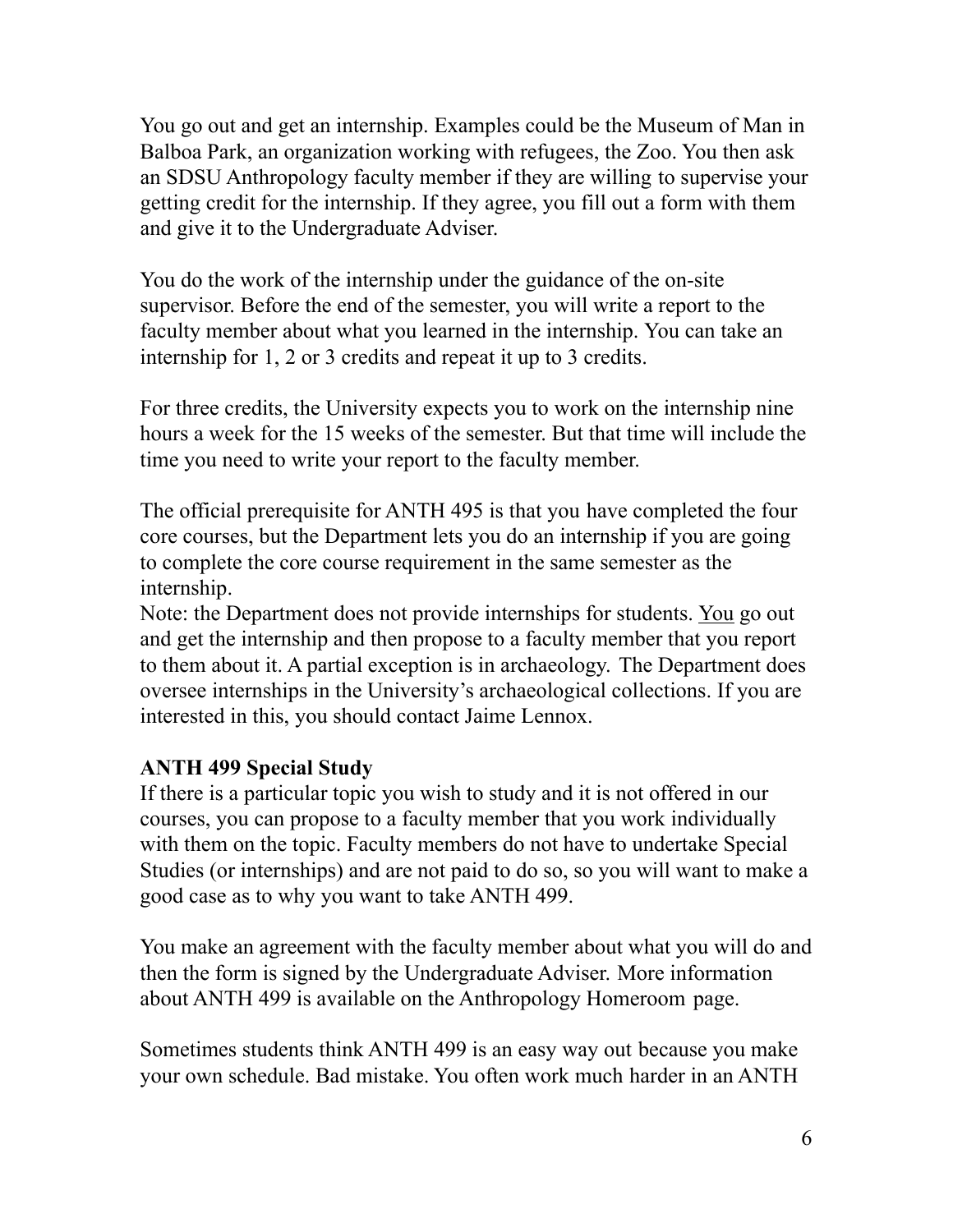499 than in a regular course and your are directly responsible to the professor, who will be very unhappy if you do not make a strong effort.

## **ANTH 483/583 Special Topics**

 ANTH 583 is a number given to courses that are offered occasionally. The topic will change from semester to semester. Note that sometimes ANTH 583 will fulfill a methods course requirement and sometimes it will not. You need to check with the professor and/or undergraduate adviser about this. You can take ANTH 483 and ANTH 583 up to two times each (six credits each) under different topics.

#### **Study Abroad and Summer Field Schools**

 We have had summer field schools in Archaeology (Dr. Seth Mallios Palomar Mountain Nate Harrison Homestead) and in Applied Anthropology (Dr. Ramona Pérez Oaxaca traditional agriculture). These may be offered in future, as well as perhaps new ones. There are also study abroad and summer abroad opportunities offered through SDSU that may be complementary to an Anthropology degree. Check the study abroad office website for updates there.

 You can also take a field school or study abroad through another accredited institution. If so, SDSU needs to offer the same or a very similar course for it to be transferable. If you sign up for a summer field school, be sure that it grants credits from a university (i.e. is not just organized through an individual faculty member, although you may be able to get credit for those using ANTH 499).

 Even if you think you are not interested, attend a Study Abroad orientation. They are very well organized and have good advisors. There are many different options. You will meet with the undergraduate adviser before you leave to get course credit transfers signed off.

#### **Sources of information for you:**

 - Getting information through the Anthropology Homeroom page on Blackboard and from the Dept. website on the SDSU website. Once